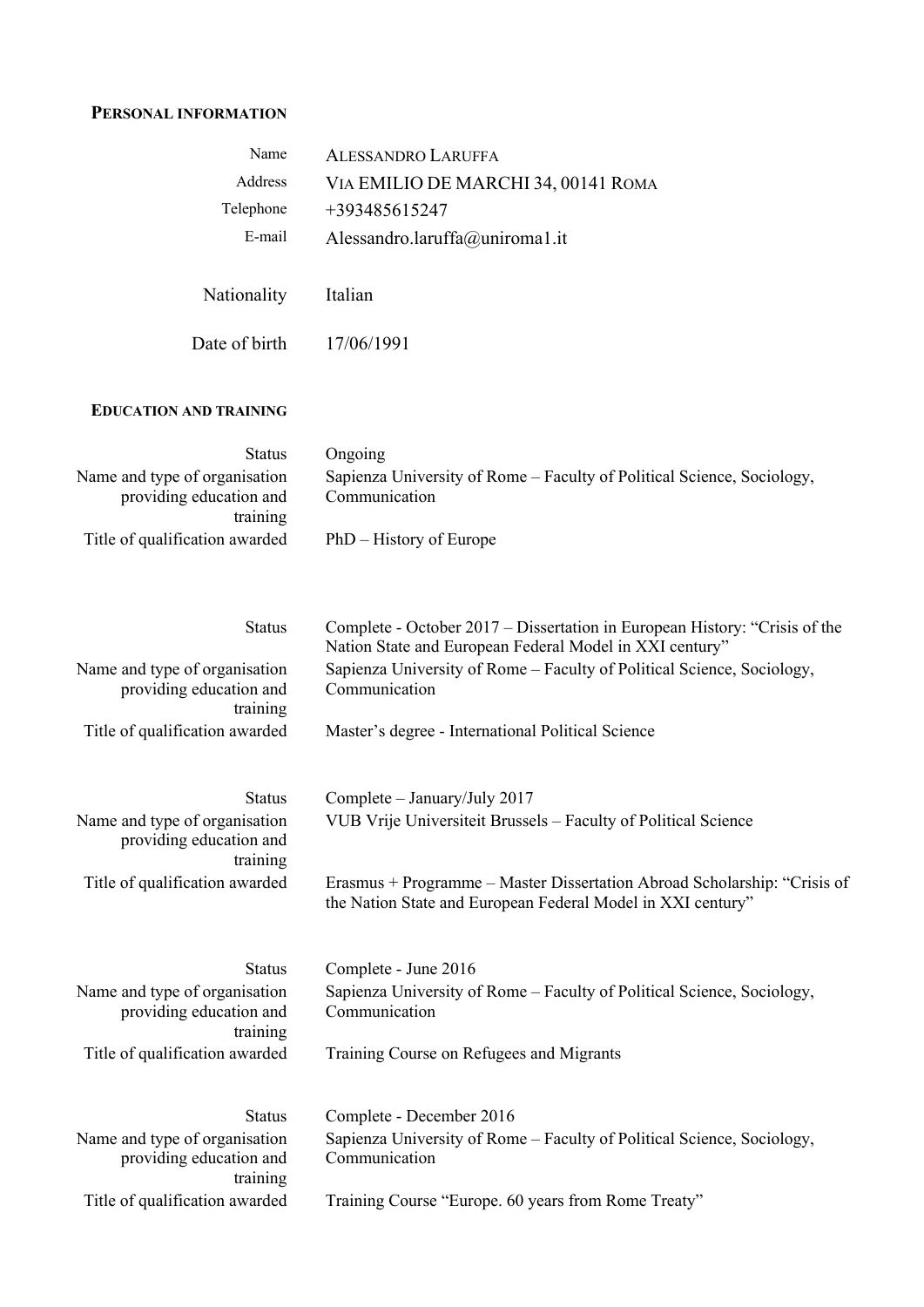| <b>Status</b>                  | Complete $-$ June 2014                                                 |
|--------------------------------|------------------------------------------------------------------------|
| Name and type of organisation  | Sapienza University of Rome – Faculty of Political Science, Sociology, |
| providing education and        | Communication                                                          |
| training                       |                                                                        |
| Title of qualification awarded | Bachelor's degree – Political Science and International Relationships  |
|                                |                                                                        |
|                                |                                                                        |

## **WORK EXPERIENCE**

| Dates (from $-$ to)    | $01/03/2019 - 30/07/2019$                                                                                              |  |  |
|------------------------|------------------------------------------------------------------------------------------------------------------------|--|--|
| Name of employer       | Istituto Storico Italiano per l'Età Moderna e Contemporanea                                                            |  |  |
| Occupation or position | Researcher                                                                                                             |  |  |
| Tasks                  | Digitization of 2000 onomastic cards related to the Roman Inquisition from<br>XV to XVII centuries                     |  |  |
| Dates (from $-$ to)    | $01/09/2018 - 28/02/2019$                                                                                              |  |  |
| Name of employer       | Istituto di Storia dell'Europa Mediterranea - CNR                                                                      |  |  |
| Occupation or position | Researcher - Junior Project Manager                                                                                    |  |  |
| <b>Tasks</b>           | European projects planning and management - Elaboration and development<br>of research projects                        |  |  |
| Dates (from $-$ to)    | $01/01/2018 - 30/06/2018$                                                                                              |  |  |
| Name of employer       | ECEPAA - European Centre for Economic, Policy Analysis and Affairs                                                     |  |  |
| Occupation or position | Researcher - European Planner                                                                                          |  |  |
| <b>Tasks</b>           | European projects planning and management – Elaboration and development<br>of research projects - Meeting organisation |  |  |
| Dates (from $-$ to)    | $01/01/2015 - 01/12/2016$                                                                                              |  |  |
| Name of employer       | Sapienza University of Rome                                                                                            |  |  |
| Occupation or position | <b>Administrative Assistant</b>                                                                                        |  |  |
| <b>Tasks</b>           | Secretariat - Administration - Tutoring - Human Resources Management                                                   |  |  |
| Dates (from $-$ to)    | $01/01/2015 - 01/05/2015$                                                                                              |  |  |

Occupation or position Researcher

Name of employer IsaG – Istituto di Alti Studi in Geopolitica e Scienze Ausiliarie Tasks Conferences organization – Drafts correction – Research activity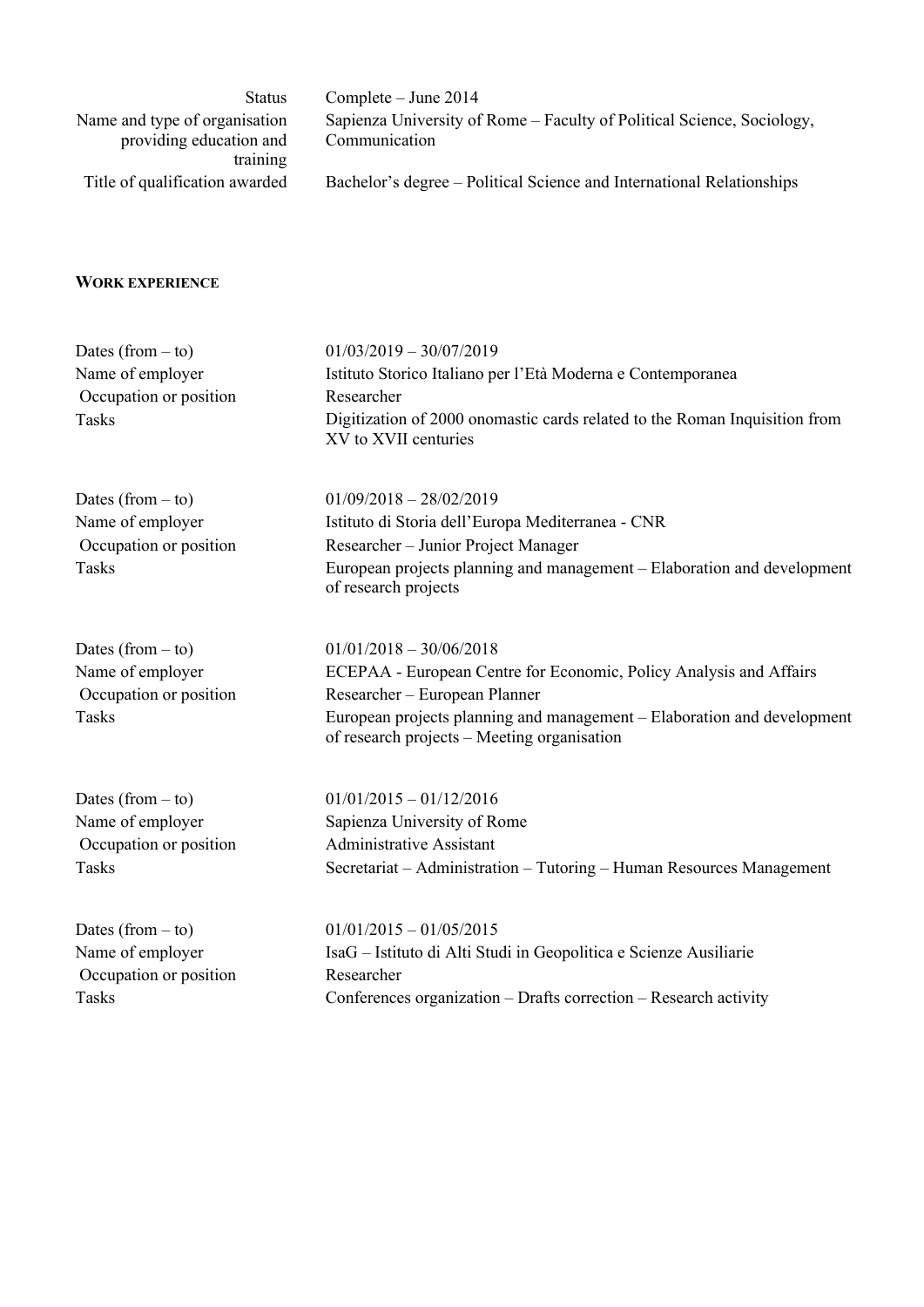- Laruffa, A., 2019. *Birth and crisis of the Nation State: the Democratic Confederalism.*  Éditions universitaires européennes.

ISBN: 978-613-8-49802-5

- Laruffa, A., 2019. *The conflict over energy resources in the Niger Delta.* Éditions universitaires européennes.

ISBN: 978-613-8-49882-7

*-* Laruffa, A., 2019. *The new challenges of the European Union. The case of macroregional strategies.* RiMe. Rivista dell'Istituto di Storia dell'Europa Mediterranea.

ISBN 9788897317586 DOI https://doi.org/10.7410/1400 ISSN 2035-794X

| PERSONAL SKILLS |
|-----------------|
| AND COMPETENCES |

| <b>MOTHER TONGUE</b>   | <b>Italian</b> |
|------------------------|----------------|
| <b>OTHER LANGUAGES</b> |                |
|                        | English $-$ C1 |
| Reading skills         | Excellent      |
| Writing skills         | Excellent      |
| Verbal skills          | Excellent      |
|                        | French – B1    |
|                        |                |
| Reading skills         | Good           |
| Writing skills         | Good           |
| Verbal skills          | Good           |
|                        | Spanish – B1   |
| Reading skills         | Good           |
| Writing skills         | Good           |